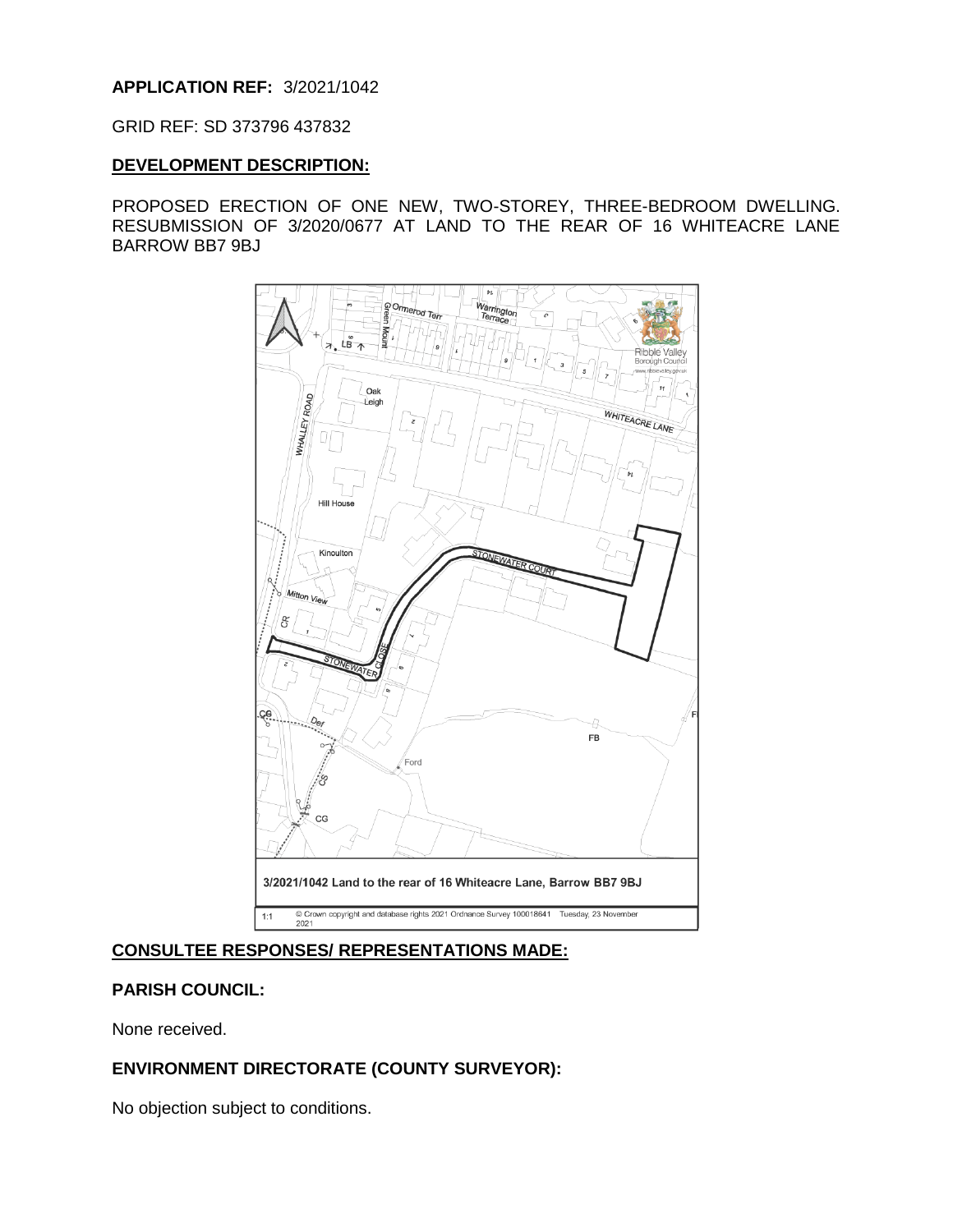# **ADDITIONAL REPRESENTATIONS:**

One letter of objection has been received and raises the following concerns:

- The twelve bungalows on land to the rear would give the applicants the features they require
- Proposal would detract from the attractiveness of the new housing development
- The area would appear visually cramped and would not reflect the appearance and design of the new bungalow development.
- Impact on wildlife.
- A single storey dwelling would be more likely to meet the needs of the applicant.

## 1. **Site Description and Surrounding Area**

- 1.1 The application site comprises of a small parcel of land to the rear of 16 Whiteacre Lane, Barrow. The land is an area of undeveloped grassland containing a number of mature, protected trees. The site is to the west of land being developed for a small residential site of 19 bungalows which was granted consent in two phases.
- 1.2 The site lies in the open countryside and outside of the defined settlement boundary for Barrow which is defined by the rear garden boundaries of residential properties on the south side of Whiteacre Lane.

## 2. **Proposed Development for which consent is sought**

- 2.1 This application is a re-submission of a previously refused scheme for the development of a two-storey, three-bed, detached dwelling at the site. The previous planning application, ref. 3/2020/0677, was refused for five reasons relating to 1) the principle of development, 2) the impact on the open countryside, 3) the design, external appearance, scale and elevational language of the proposed dwelling, 4) the unacceptable loss of protected trees and 5) failure to provide sufficient evidence to assess the potential impact on bats.
- 2.2 The size, scale and design of the proposed new dwelling remain unaltered.The applicant has made minor alterations to the proposals including a marginal change to the siting of the dwelling within the site to ensure there is no encroachment on a protected tree on neighbouring land.
- 2.3 The site would take access from the adjacent residential development estate road. The proposed dwelling would be located close to the rear garden boundary of 16 Whiteacre Lane and would be south-facing. The proposed dwelling would provide 3-bed accommodation and would have a 'H' shaped footprint. It would have a slate roof and walls would be faced with a mix of oak cladding and stone. On the south (front) and north (rear) elevations would be heavily glazed gables with oak frame. The proposed building would have a maximum height of 6.7 metres and varied eaves height from 2.3 metres to 4 metres high.

## 3. **Relevant Planning History**

3/2020/0677 - Proposed erection of one new, two-storey, three-bedroom dwelling. Refused.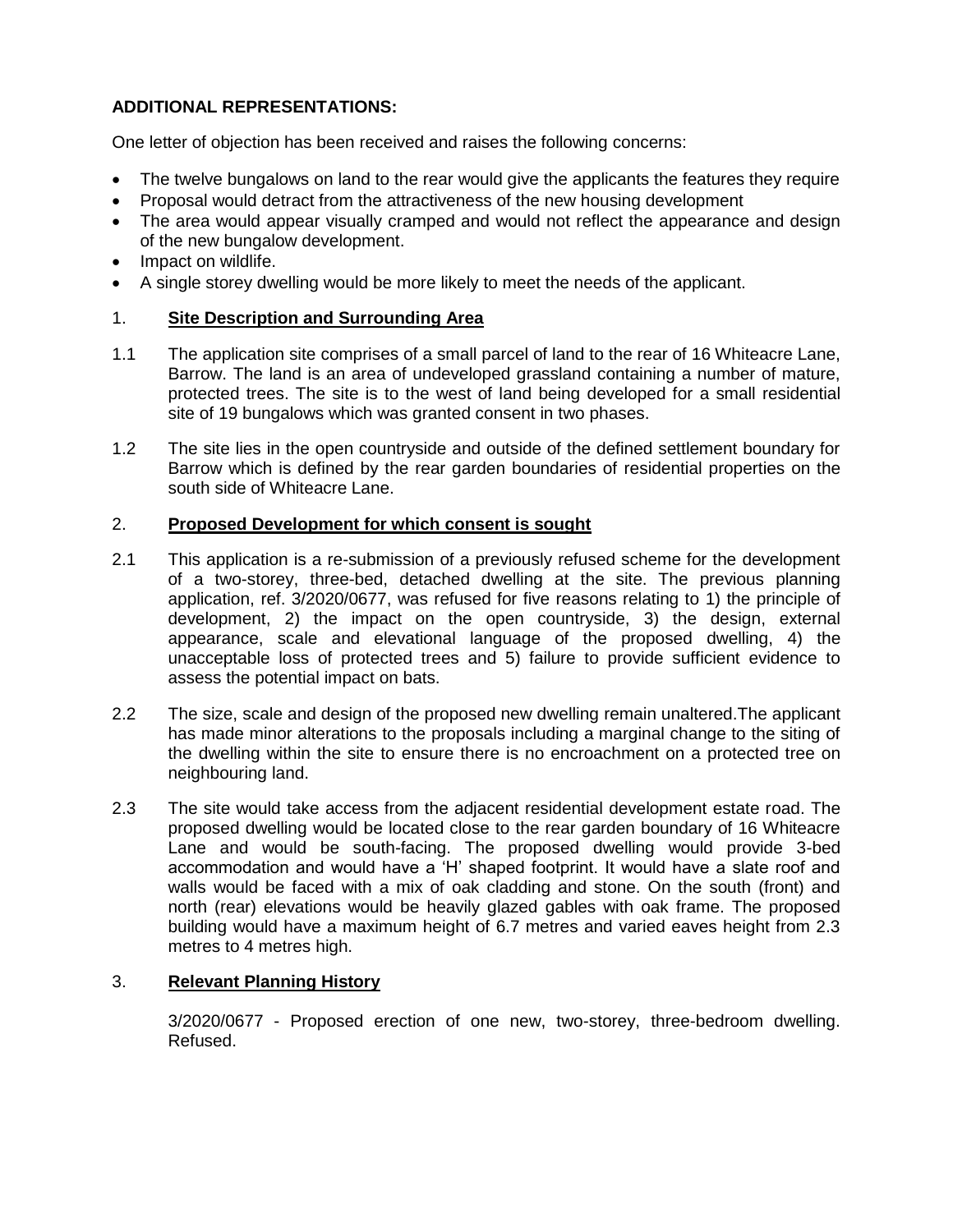## 4. **Relevant Policies**

## **Ribble Valley Core Strategy:**

Key Statement DS1 – Development Strategy Key Statement DS2 – Sustainable Development Key Statement EN2 – Landscape Key Statement EN4 – Biodiversity and Geodiversity Key Statement EN5 – Heritage Assets Key Statement H1 – Housing Provision Policy DMG1 – General Considerations Policy DMG2 – Strategic Considerations Policy DMG3 – Transport and Mobility Policy DME1 – Protecting Trees and Woodlands Policy DME3 – Site and Species Protection and Conservation Policy DMH3 – Dwellings in the open countryside and AONB

## **National Planning Policy Framework**

#### 5. **Assessment of Proposed Development**

#### 5.1 Principle of Development:

- 5.1.1 Consideration of the previous application centred primarily on whether residential development at the site was acceptable in principle. At the time of the previous refusal the Council was able to demonstrate a five-year supply of housing land. Sufficient permissions had also been granted in the settlement of Barrow, identified as a tier 1 village in Key Statement DS1, to meet the minimum housing requirement figure in table 4.12 of the Core Strategy. As such, there was no pressing need for the Local Planning Authority to grant consent for residential development on open countryside land adjacent to the settlement of Barrow contrary to Policies DMG2 and DMH3 of the Core Strategy.
- 5.1.2 The Council's position, described above, remains unchanged. However, the Planning Statement submitted with this application considers a recently allowed appeal in Barrow to lend support to the proposed development. Planning permission was refused for a development of up to three dwellings at the Former Waste Water Treatment Works, Whalley Road, Barrow in November 2020. The appeal site was located in open countryside outside of, but directly adjoining, the settlement boundary of Barrow and was refused due to a failure to comply with Policies DMG2 and DMH3 which require new residential development to be located 'in' principal and tier 1 villages. In allowing the appeal in May 2021 the planning inspector acknowledged that the proposed development was contrary to Core Strategy policies DMG2 and DMH3. However, the inspector considered that given the particular circumstances of the case the benefits outweighed any harm arising from the degree of conflict with the development plan.
- 5.1.3 The appeal site was a former waste treatment works now used in conjunction with a forestry business with parts of the site levelled with compacted stone and used for the storage of associated materials and machinery. The site was bordered by new residential development to the south and east. In making the assessment the inspector noted in the appeal decision that the site *'contrasts sharply with the substantially open undeveloped fields to the north and west. It does not share the open characteristics or beauty of the countryside'.*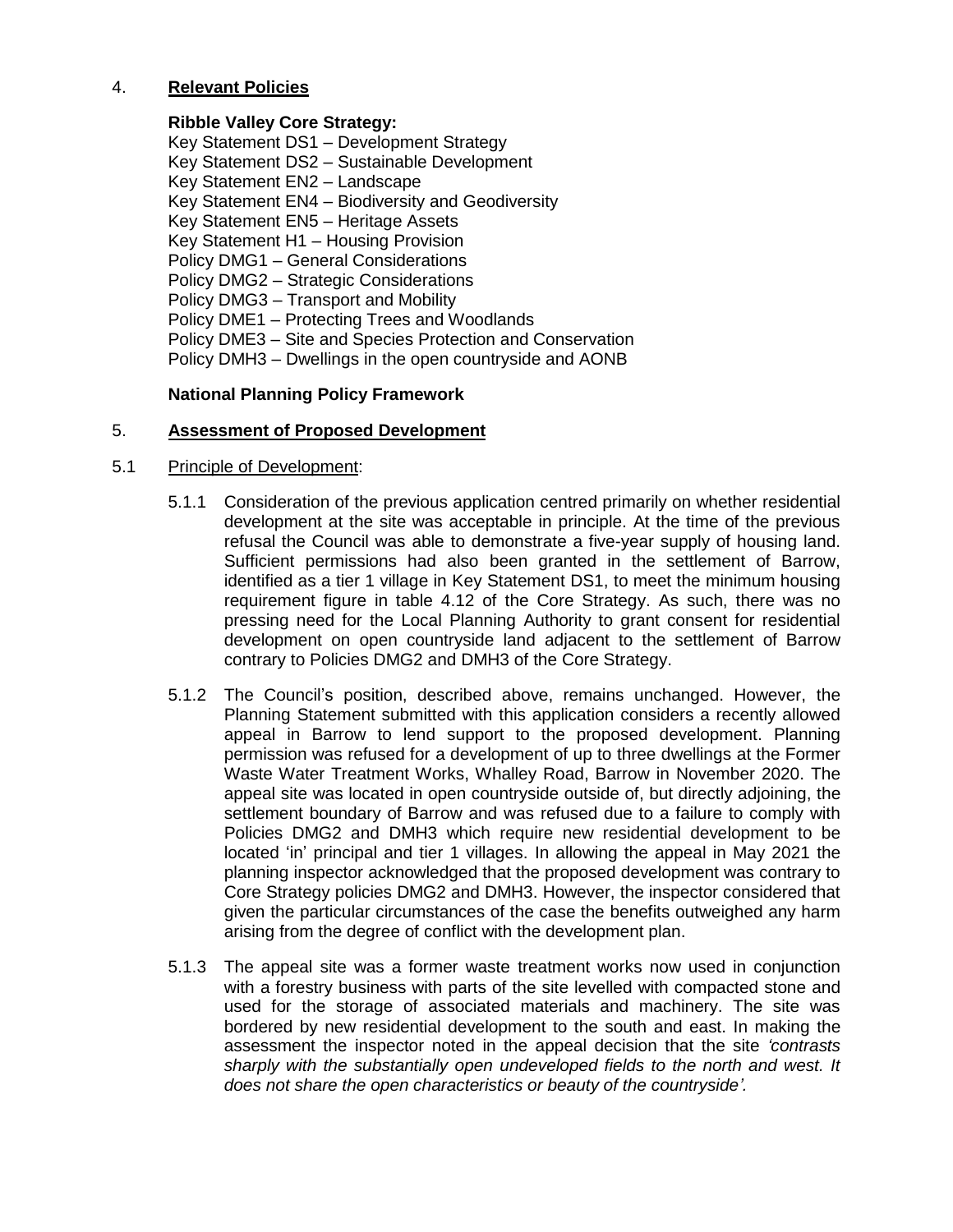- 5.1.4 The land to the rear of 16 Whiteacre Lane is undeveloped, greenfield land. It borders the defined settlement boundary of Barrow for only a short length of its boundary. It is not directly comparable with the aforementioned appeal site and each case must be considered on its merits.
- 5.1.5 In relation to the now-built residential development on adjacent land to the west of the application site, when consent was granted in April 2019 the Local Planning Authority's ability to demonstrate a 5-year housing supply was marginal and, considering the housing requirement figures in table 4.12 in the Core Strategy, there was a residual housing requirement for the settlement of Barrow. As such, permission was granted for residential development outside the defined settlement boundary based on the need for housing at that time.
- 5.1.6 The present situation is that the Local Planning Authority can comfortably demonstrate a five-year housing supply and sufficient consents have been granted in Barrow to meet the residual figure contained in the Core Strategy. As such, there is no impetus for the Council to release additional open countryside land on the edge of the settlement contrary to policies DMG2 and DMH3.

## 5.2 Design and Visual Appearance:

- 5.2.1 The development plot is located to the rear of the residential plot of 16 Whiteacre Lane and to the east of a residential development of 10 bungalows. In this respect, it would be seen in the context of the adjacent development. However, the proposed development would result in an encroachment into the open countryside. Policy DMG2 of the Core Strategy requires, amongst other things, that within the open countryside, development should be in keeping with the character of the landscape. The Core Strategy clearly sets out to protect the open countryside from development and sees this as a high priority.
- 5.2.2 Visually the site forms part of an area of land which is free from permanent development and contains important landscape features. The site is surrounded on two sides by undeveloped land and provides an important buffer and valued contribution to the visual transition to the wider countryside beyond. The proposal would not be in keeping with the character of the local landscape and in contrast with the appeal site at the former waste treatment works, it displays characteristics of open countryside land that Key Statement EN2 and policies DMG2 and DMH3 seek to protect.
- 5.2.3 In terms of the design of the proposed new dwelling, it would not reflect the homogenous design approach adopted for the estate of 10 bungalows through which it would take its access. The introduction of external timber cladding and heavily glazed elevations would ensure the proposed dwelling would be seen as an anomalous addition to the street scene. As such, whilst the design of the proposed dwelling when seen in isolation raises no specific design concerns, when experienced in the context of the approved development for 10 bungalows it would be seen as an incongruous addition, at odds with the design approach of adjacent properties contrary to Policy DMG1 (Design).

#### 5.3 Impact on Residential Amenity:

5.3.1 The proposed dwelling would be located to the east of plot 23 (shown as plot 18 on approved plans) of the adjacent residential development site. Immediately to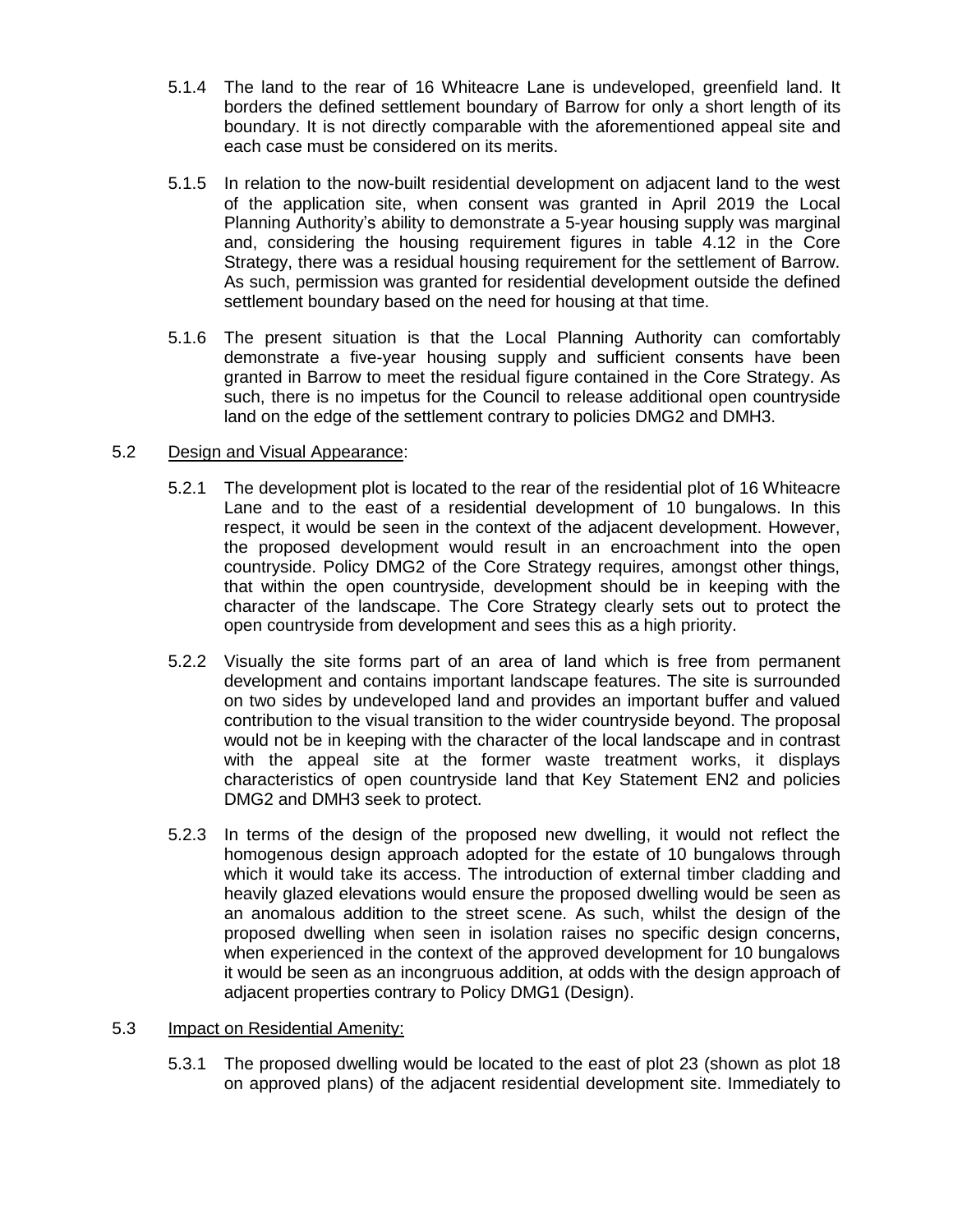the north of the proposed dwelling would be 16 Whiteacre Lane and nos. 14 and 18 Whiteacre Lane would be to the north-west and north-east respectively.

- 5.3.2 The adjacent bungalow, plot 23, is at a substantial stage of construction. On the gable elevation facing the application site will be a lounge window at ground floor and light and outlook from this window would be compromised by the proposed development. However, the lounge will also be served by a window to the rear.
- 5.3.3 At the point where the property provides two storey accommodation the rear garden is at least 10 metres in length and this is considered sufficient to avoid unacceptable overlooking of the rear gardens of 14, 16 and 18 Whiteacre Lane. There is also a considerable distance between the facing rear elevations of these properties and the rear of the proposed dwelling so as to avoid any loss of privacy.

#### 5.4 Impact on Trees and Ecology:

- 5.4.1 There are a number of trees present within and on the edge of the site with some of these being of high quality and value as reflected by their protection by TPO (TPO no.3, 1984). Permission to fell a protected Common Oak tree (T7) within the site was approved under application for tree works (ref. 3/2020/0097) due to its short life expectancy and modest amenity value. This was conditional upon two replacement trees being planted in the same location. This tree would require removal to construct the proposed development and two oak trees are shown to be planted on a retained paddock within the southern area of the site.
- 5.4.2 The other trees within the site affected by the development include TPO'ed trees T4 (Common Ash) and T9 (Common Alder). Tree T4 is located on neighbouring land and the landowner has been granted consent to remove the tree under tree works application 3/2021/0596 due to Ash Die Back. Tree T9 would be retained within the context of the development and the proposed driveway, which extends into the root protection area, would be constructed using a 3-d cellular confinement system.
- 5.4.3 The application is submitted with an ecological 'walkover' assessment. This identifies that the majority of the site is improved grassland. The report confirms that the small timber structures on-site offered no bat roost potential, although these already appear to have been removed at the time of my site visit. There is however potential bat usage of the trees on site which contain roost features. Should consent be granted, there would be a requirement to submit details of any artificial lighting to the Council for approval to ensure impact on the local bat population is minimised.

#### 5.5 Highway Safety:

5.5.1 The County Surveyor (Highways) has raised no objection in principle to this application. Access would be through the private estate road of the adjacent residential estate. The site would provide parking for two cars with adequate space to enter and leave in forward gear. As such, there are no concerns in relation to matters of highway safety.